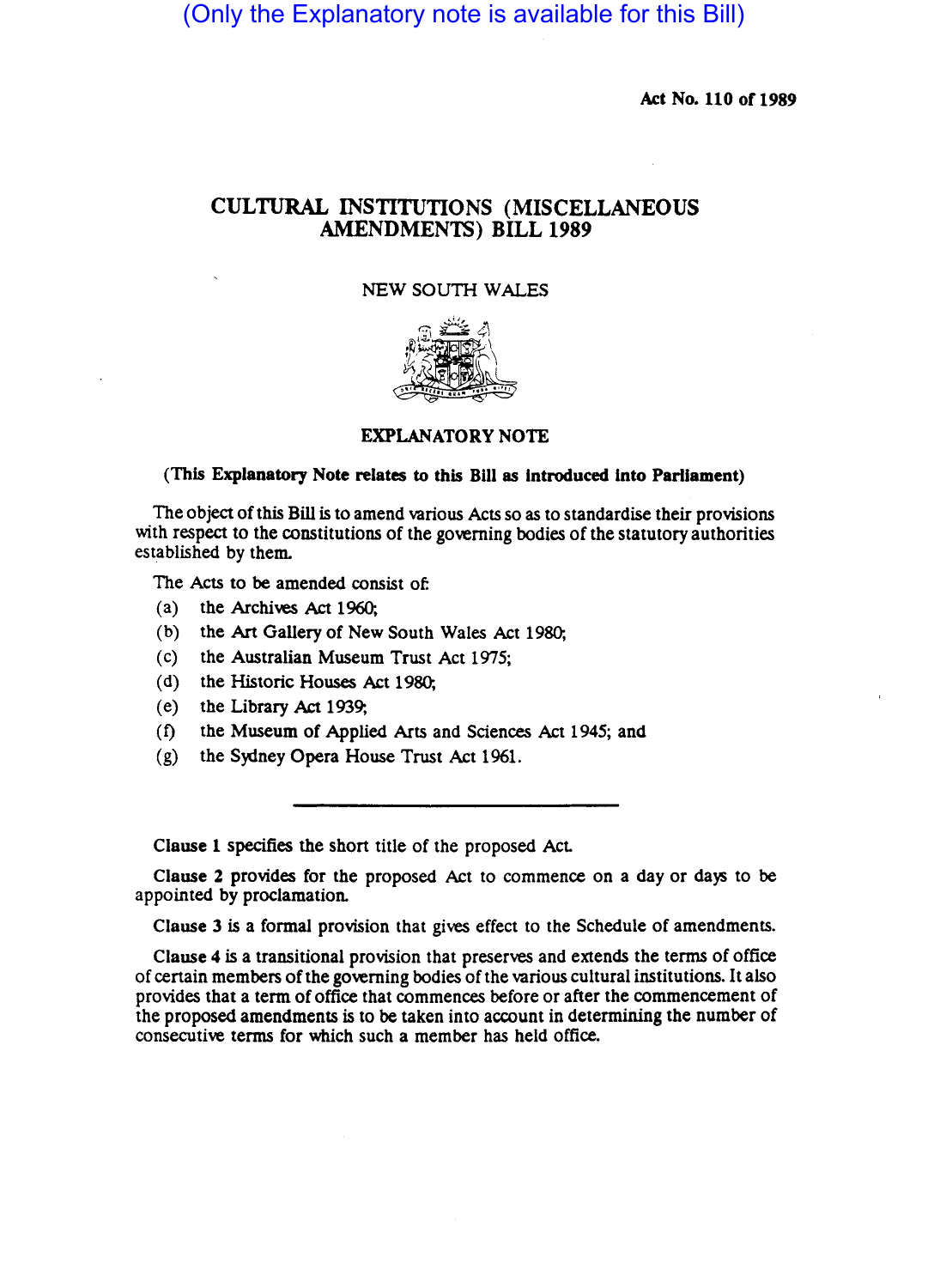*Cultural Institutions (Miscellaneous Amendments) 1989* 

## SCHEDULE 1 • AMENDMENTS

#### Archives Act 1960 No. 46

The amendments to this Act will result in:

- (a) changes in the manner of appointment of 8 of the 9 members of the Archives Authority,
- (b) the requirement that the members must include at least one person who has knowledge of, or experience in, tertiary education;
- (c) the reduction, from 4 years to 3, of the term of office of a member;
- (d) the prohibition of members holding office for 4 consecutive terms;
- (e) the appointment of a member taking effect on 1 January of the year following that in which the appointment is made; and
- (f) the increase, from 4 to 5, of the number of members required to form a quorum at any meeting of the Authority.

## Art Gallery of New South Wales Act 1980 No. *6S*

The amendments to this Act will result in:

- (a) the abolition of the existing upper age limit for the appointment of members of the Art Gallery Trust; and
- (b) the appointment of a member taking effect on 1 January of the year following that in which the appointment is made.

## Australian Museum Trust Act 1975 No. 95

The amendments to this Act will result in:

- (a) the reduction, from 10 to 9, of the number of trustees fonning the Australian Museum Trust;
- (b) the requirement that the trustees must include:
	- (i) at least one person who has knowledge of, or experience in, science; and
	- (ii) at least one person who has knowledge of, or experience in, education;
- (c) the abolition of the existing upper age limit for the appointment of trustees;
- (d) the reduction, from 4 years to 3, of the term of office of a trustee;
- (e) the prohibition of trustees holding office for 4 consecutive terms; and
- $(f)$  the appointment of a trustee taking effect on 1 January of the year following that in which the appointment is made.

## Historic Houses Act 1980 No. 94

The amendments to this Act will result in:

- (a) the increase, from 7 to 9, of the number of trustees forming the Historic Houses Trust;
- (b) the increase, from 5 to 7, of the number of trustees who are appointed by the Minister;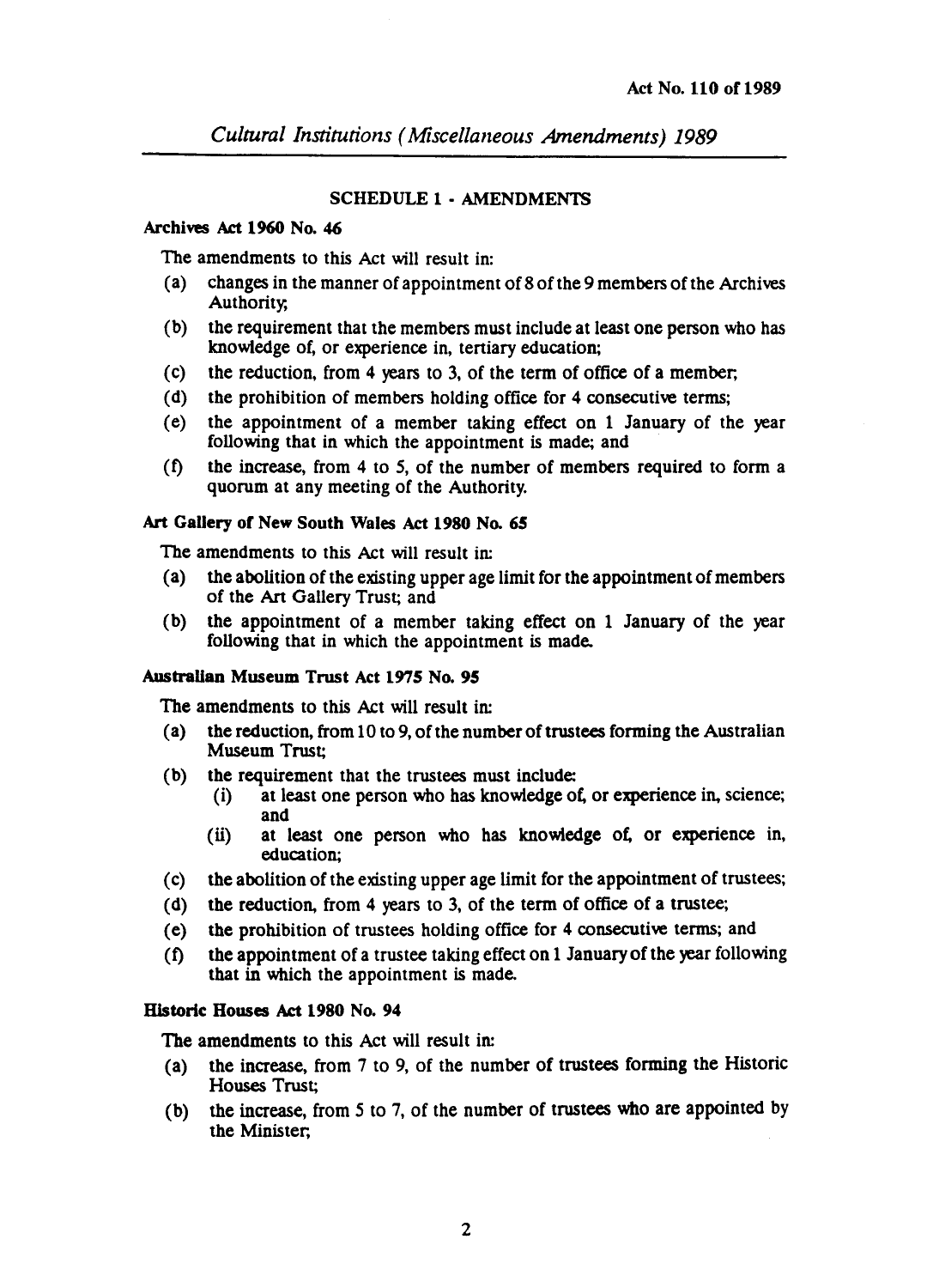- (c) the abolition of the existing upper age limit for the appointment of trustees;
- (d) the reduction, from 4 years to 3, of the term of office of a trustee;
- (e) the prohibition of trustees holding office for 4 consecutive terms;
- (t) the appointment of a trustee taking effect on 1 January of the year following that in which the appointment is made; and
- (g) the increase, from 4 to *5,* of the number of trustees required to form a quorum at any meeting of the Trust

#### Library Act 1939 No. 40

The amendments to this Act will result in:

- (a) the reduction, from 10 to 9, of the number of members of the Library Council;
- (b) the requirement that the members must include:
	- (i) at least one person who has knowledge of, or experience in, education; and
	- (ii) at least one person who has knowledge of, or experience in, local government;
- (c) the abolition of the existing upper age limit for the appointment of members;
- (d) the reduction, from 4 years to 3, of the term of office of a member;
- (e) the prohibition of members holding office for 4 consecutive terms;
- $(f)$  the appointment of a member taking effect on 1 January of the year following that in which the appointment is made; and
- (g) the reduction, from 6 to *5,* of the number of members required to form a quorum at any meeting of the Council

## Museum of Applied Arts and Sciences Act 1945 No. 31

The amendments to this Act will result in:

- (a) all trustees of the Museum of Applied Arts and Sciences being appointed by the Governor on the nomination of the Minister;
- (b) the requirement that the trustees must include:
	- (i) at least one person who has knowledge of, or experience in, the arts or sciences; and
	- (ii) at least one person who has knowledge of, or experience in, education;
- (c) the abolition of the existing upper age limit for appointment of trustees;
- (d) the reduction, from 4 years to 3, of the term of office of a trustee;
- (e) the prohibition of trustees holding office for 4 consecutive terms; and
- $(f)$  the appointment of a trustee taking effect on 1 January of the year following that in which the appointment is made.